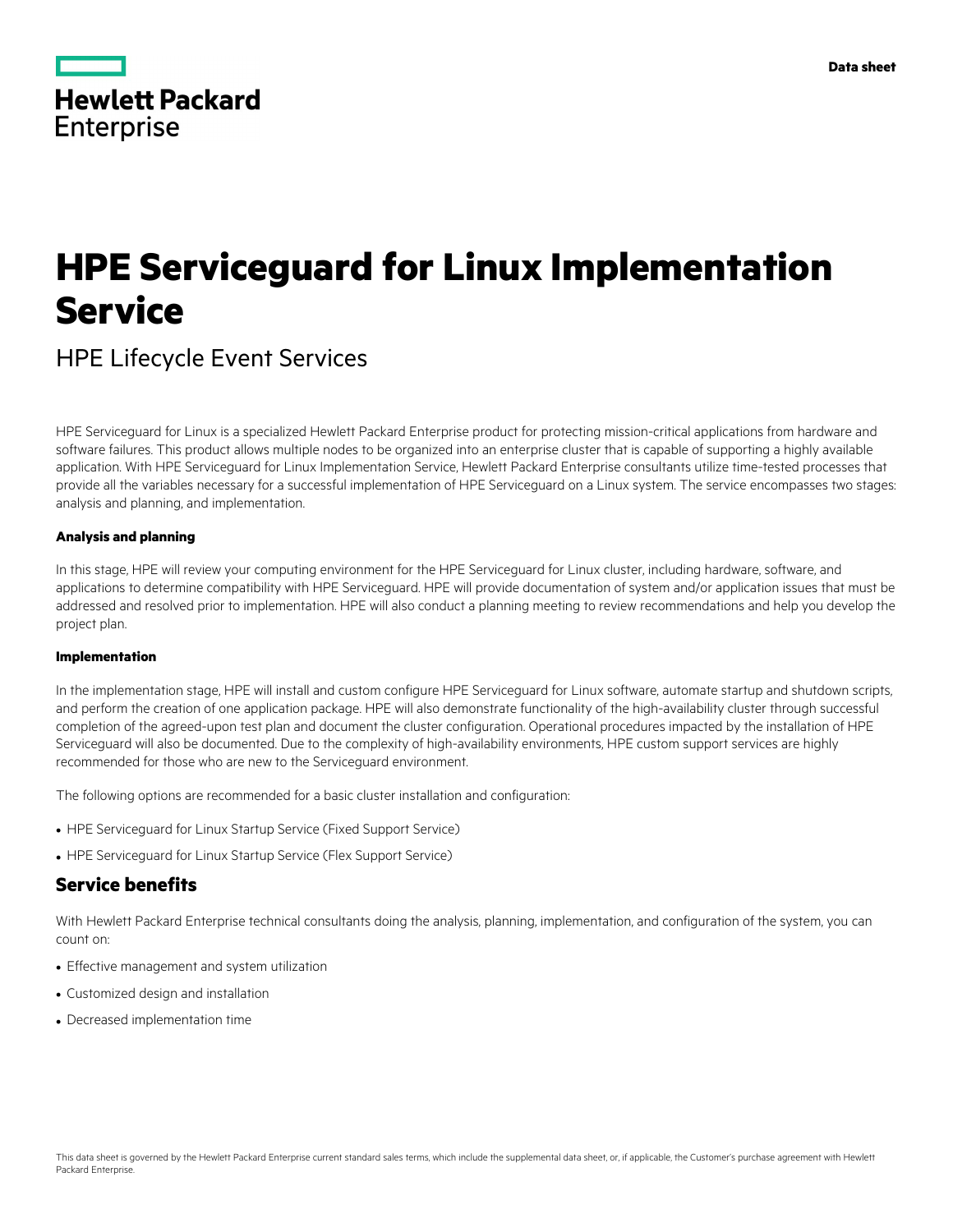• Increased system dependability with customized documentation and knowledge transfer to your IT support personnel

# **Service feature highlights**

- Analysis and planning
- Implementation
- Installation verification tests (IVT)
- Customer orientation session

# **Table 1. Service features**

| <b>Feature</b>                        | <b>Delivery specifications</b>                                                                                                                                                                                                            |
|---------------------------------------|-------------------------------------------------------------------------------------------------------------------------------------------------------------------------------------------------------------------------------------------|
| <b>Analysis and planning</b>          | During the analysis and planning process, Hewlett Packard Enterprise will:                                                                                                                                                                |
|                                       | • Evaluate the Customer's Linux system and application environments for compatibility with HPE Serviceguard                                                                                                                               |
|                                       | • Architect and design the high-availability implementation                                                                                                                                                                               |
|                                       | • Provide documentation of system and/or application issues that must be resolved prior to implementation                                                                                                                                 |
|                                       | • Conduct a planning meeting to review recommendations                                                                                                                                                                                    |
| <b>Implementation</b>                 | Hewlett Packard Enterprise will install, configure, and customize HPE Serviceguard for Linux with the Customer's application, and<br>demonstrate functionality of the cluster through successful completion of the agreed-upon test plan. |
|                                       |                                                                                                                                                                                                                                           |
| Installation verification tests (IVT) | For this activity, Hewlett Packard Enterprise will perform the agreed-upon tests described in the Test Plan and completion criteria for<br>the finished service implementation, including:                                                |
|                                       | • Cluster tests                                                                                                                                                                                                                           |
|                                       | • Package test                                                                                                                                                                                                                            |
|                                       | • Network test                                                                                                                                                                                                                            |
|                                       | • Additional tests, which include:                                                                                                                                                                                                        |
|                                       | - Disk mirroring                                                                                                                                                                                                                          |
|                                       | - Application tests on primary and alternate nodes                                                                                                                                                                                        |
|                                       | - System monitoring                                                                                                                                                                                                                       |
|                                       | - System diagnosis                                                                                                                                                                                                                        |
|                                       | - Support                                                                                                                                                                                                                                 |
|                                       | - System backup                                                                                                                                                                                                                           |
| <b>Customer orientation session</b>   | Upon completion of the installation, the Hewlett Packard Enterprise service specialist will conduct an orientation session on product<br>usage and special features and will be available to answer questions, as appropriate.            |

## **Service limitations**

This service is a basic implementation, defined as:

- One cluster
- Two nodes, physically installed to meet HPE Serviceguard for Linux requirements
- A non-production environment
- One-way failover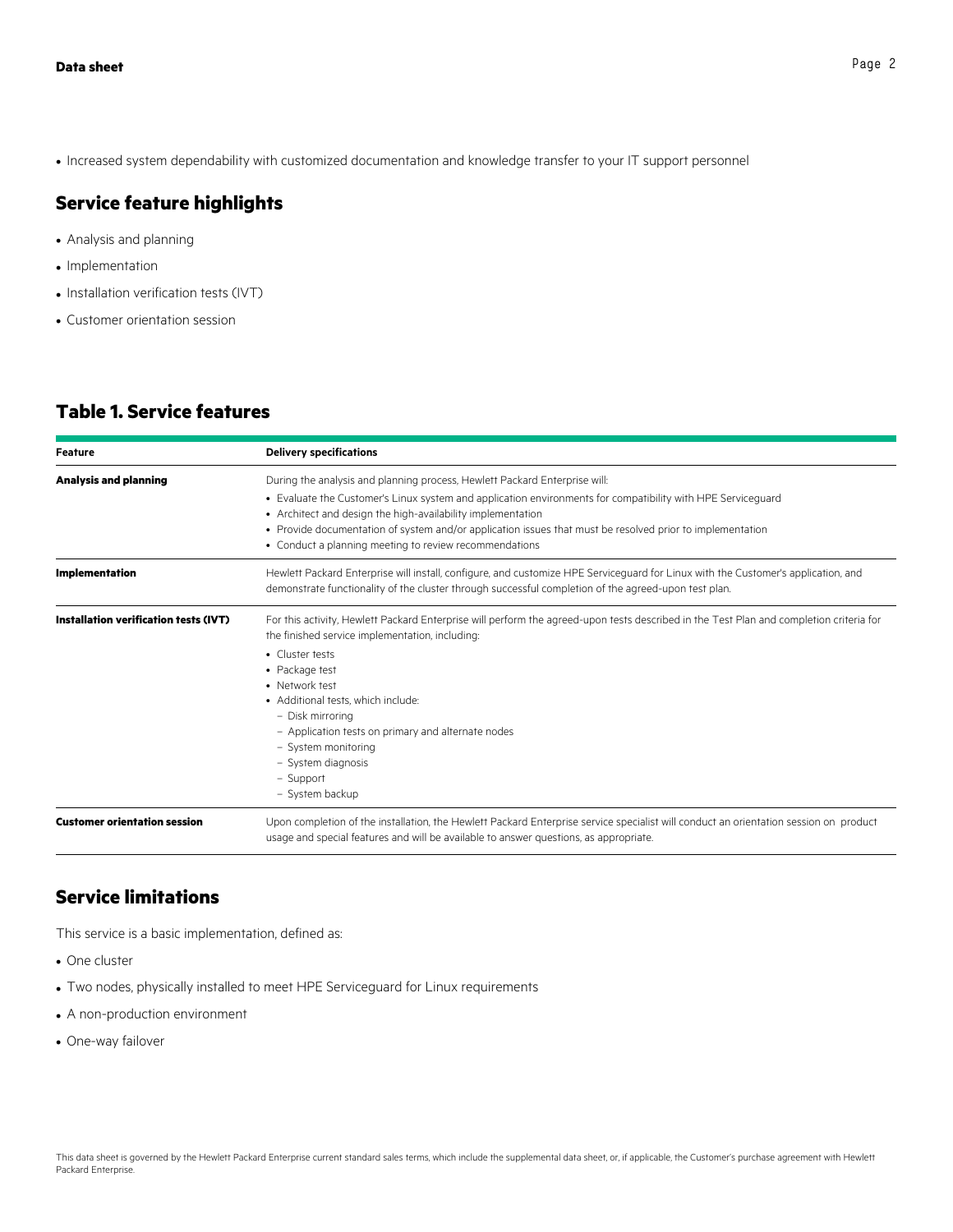• One application package of NFS, or a single instance of Oracle®, or one or more applications from the Serviceguard for Linux Extensions

# **Service eligibility**

Customers are eligible for the delivery of this service if they meet the following prerequisites:

- To be eligible to purchase this service, the Customer must be properly licensed to use a currently supported revision of the software at the time the installation begins; otherwise, additional charges may be applied to bring the Customer into service eligibility.
- When an existing system or environment into which a product is to be installed under the terms of this service is not covered by a current Hewlett Packard Enterprise service contract, a pre-installation inspection, plus additional work as needed to return the system or environment to a supported configuration, may need to be carried out at an additional charge before the installation can be performed.

## **Customer responsibilities**

The Customer will:

- Assign a designated person from the Customer's staff who, on behalf of the Customer, will grant all approvals; provide information; ensure that all hardware, firmware, and software that the Hewlett Packard Enterprise service specialist will need in order to deliver this service are available and that software products are properly licensed; and otherwise be available to assist HPE in facilitating the delivery of this service
- Resolve all issues identified during the analysis and planning stage
- Install and test all appropriate applications, computer systems, and peripherals, including connectivity of the systems to any network infrastructure
- Provide access to Customer personnel knowledgeable about the system and application environment
- Provide for timely access to technical resources at third-party software/peripheral suppliers, as necessary
- Grant Hewlett Packard Enterprise exclusive superuser-level access to systems for installation and testing

Hewlett Packard Enterprise recommends that appropriate Customer personnel attend an HPE Serviceguard course prior to implementation service delivery.

## **General provisions/Other exclusions**

Hewlett Packard Enterprise reserves the right to charge, on a time and materials basis, for any additional work over and above the service package pricing that may result from work required to address service prerequisites or other requirements that are not met by the Customer.

Hewlett Packard Enterprise reserves the right to re-price this service if the Customer does not schedule and provide for subsequent delivery within 90 days of purchase.

Hewlett Packard Enterprise's ability to deliver this service is dependent upon the Customer's full and timely cooperation with HPE, as well as the accuracy and completeness of any information and data the Customer provides to HPE.

Travel charges may apply; please consult your local office.

Activities such as, but not limited to, the following are excluded from this service:

- Service deployment on hardware not covered by a Hewlett Packard Enterprise warranty or service maintenance contract
- Service deployment on hardware covered by a third-party maintenance contract
- Services that, in the opinion of Hewlett Packard Enterprise, are required due to unauthorized attempts by non-HPE personnel to install, repair, maintain, or modify hardware, firmware, or software
- Service required due to causes external to the Hewlett Packard Enterprise maintained hardware or software